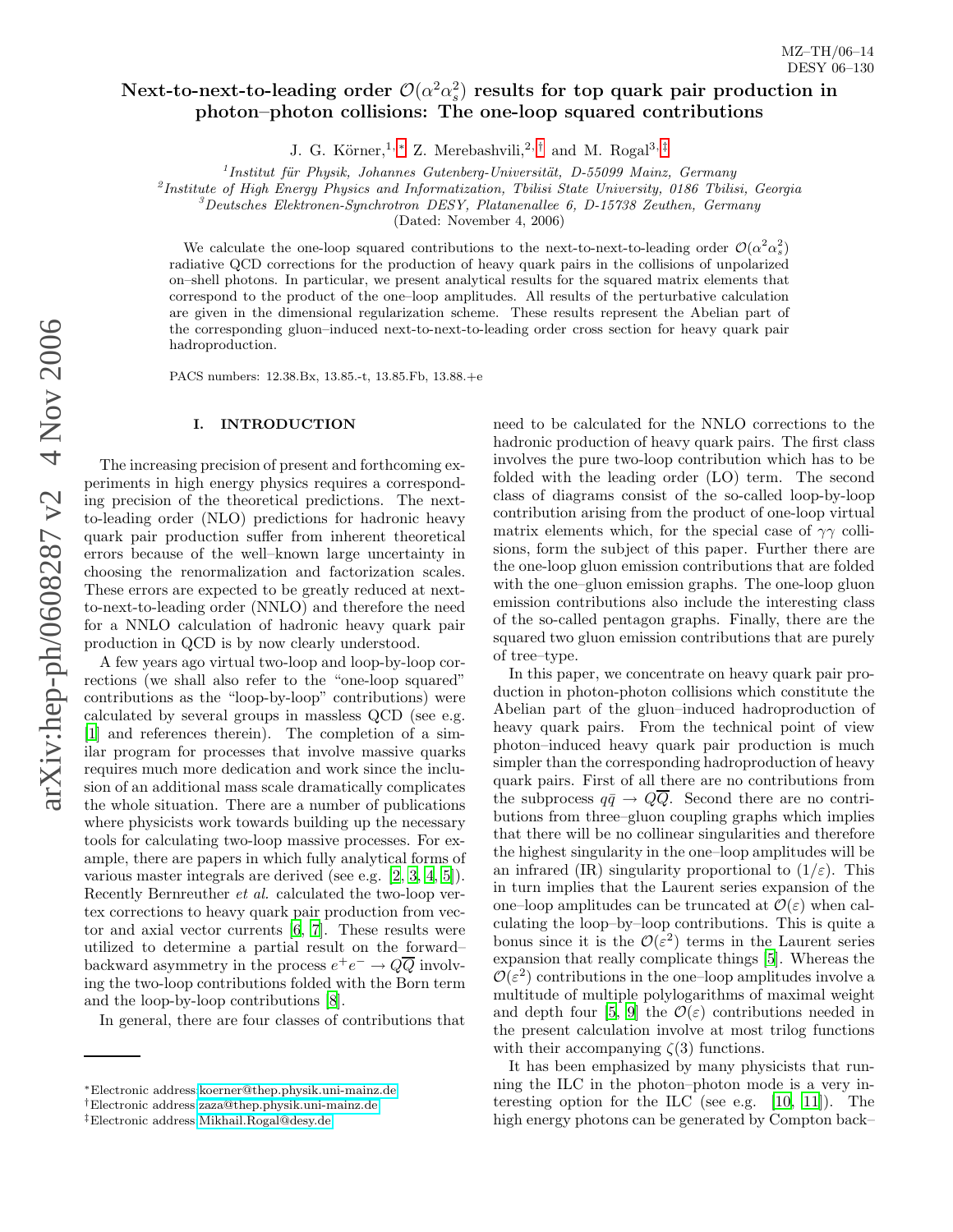scattering of laser light on the high energy electron and positron bunches of the collider with practically no loss in energy and luminosity. Note that this reaction is also a clean channel for the investigation of various properties of heavy quarks (see e.g. [\[12](#page-9-11)]).

In this paper we report on a calculation of the NNLO squared one–loop matrix elements (loop–by–loop contribution) for the process  $\gamma \gamma \rightarrow Q \overline{Q}$ . The calculation is carried out in the dimensional regularization scheme [\[13](#page-9-12)] with space-time dimension  $n = 4 - 2\varepsilon$ . The  $\mathcal{O}(\varepsilon)$  expansion for the one-loop scalar master integrals that enter the calculation have been determined by us in [\[5](#page-9-4)]. For the divergent and finite terms the relevant amplitude ex-pressions were given in [\[14\]](#page-9-13). The order  $\varepsilon$  amplitudes have been written down in [\[15](#page-10-0)].

In a sequel to this paper we shall present results on the square of photoproduction amplitudes ( $\gamma g \to Q\overline{Q}$ ). Further we shall calculate the squares of the non–Abelian gluon–induced  $gg \rightarrow Q\overline{Q}$  amplitudes and the quark– induced  $q\bar{q} \rightarrow Q\bar{Q}$  amplitudes which are needed for the loop-by-loop part of the NNLO description of heavy flavor production.

In our presentation we shall make use of our notation for the coefficient functions of the relevant scalar one–loop integrals calculated up to  $\mathcal{O}(\varepsilon^2)$  in [\[5](#page-9-4)]. For the  $\gamma\gamma \rightarrow Q\overline{Q}$  case one needs one scalar one–point function A, the four scalar two–point functions  $B_1$ ,  $B_2$ ,  $B_3$  and  $B_4$ , the three scalar three–point functions  $C_2, C_5$  and  $C_6$ , and one scalar four-point function  $D_1$ . As was mentioned before, the  $\gamma\gamma \to Q\overline{Q}$  amplitudes are only IR-singular due to the absence of a three–gluon coupling contribution. And, in fact, one finds that the above set of multi–point amplitudes have at most a  $1/\varepsilon$  singularity [\[5\]](#page-9-4). For example, employing the notation of [\[5](#page-9-4)], we define successive coefficient functions  $D_1^{(j)}$  for the Laurent series expansion of the *complex* scalar four-point function  $D_1$ . One has

<span id="page-1-0"></span>
$$
D_1 = iC_{\varepsilon}(m^2) \left\{ \frac{1}{\varepsilon} D_1^{(-1)} + D_1^{(0)} + \varepsilon D_1^{(1)} + \mathcal{O}(\varepsilon^2) \right\}, (1.1)
$$

where  $C_{\varepsilon}(m^2)$  is defined by

$$
C_{\varepsilon}(m^2) \equiv \frac{\Gamma(1+\varepsilon)}{(4\pi)^2} \left(\frac{4\pi\mu^2}{m^2}\right)^{\varepsilon}.
$$
 (1.2)

<span id="page-1-2"></span>We use this notation for both the real and the imaginary part of  $D_1$ , i.e. for  $\text{Re}D_1$  and  $\text{Im}D_1$ . As also mentioned before we can truncate the Laurent series at  $\mathcal{O}(\varepsilon)$  since this is sufficient for the  $\gamma\gamma \rightarrow Q\overline{Q}$  case treated in this paper. Expansions similar to Eq. [\(1.1\)](#page-1-0) hold for the scalar one–point function A, the scalar two–point functions  $B_i$ and the scalar three–point functions  $C_i$ .

The paper is organized as follows. Section [II](#page-1-1) contains an outline of our general approach as well as a discussion of the singularity structure of the NNLO squared matrix element. In Section [III](#page-4-0) we discuss the structure of the finite part of our result. Our results are summarized in Section [IV.](#page-4-1) Finally, in an Appendix we present results

for the various coefficient functions that appear in the main text.

# <span id="page-1-1"></span>II. NOTATION AND THE SINGULARITY STRUCTURE OF THE SQUARED AMPLITUDES

The one–loop Feynman diagrams relevant for heavy flavor production by two on-shell photons

$$
\gamma(p_1) + \gamma(p_2) \to Q(p_3) + \overline{Q}(p_4), \tag{2.1}
$$

are depicted in Fig. [1.](#page-2-0)

The directions of the momenta correspond to the physical configuration, e.g.  $p_1$  and  $p_2$  are ingoing whereas  $p_3$ and  $p_4$  are outgoing. With m the heavy quark mass we define:

$$
s \equiv (p_1 + p_2)^2, \qquad t \equiv T - m^2 \equiv (p_1 - p_3)^2 - m^2, u \equiv U - m^2 \equiv (p_2 - p_3)^2 - m^2. \tag{2.2}
$$

so that the energy-momentum conservation reads  $s + t +$  $u=0.$ 

When squaring the amplitudes one sums over the spins of the final state heavy quarks. We have decided to also average over the spins in the initial state when presenting our results. In the spin–averaging over the initial photons we divide by a factor of four. One could as well divide by  $(n-2)(n-2)$  where  $(n-2) = 2(1-\varepsilon)$  are the spin degrees of freedom of a on–shell massless photon in DREG. This is a matter of convention. If one wants to convert to the convention where the spin–averaging factor is  $(n-2)(n-$ 2) one has to multiply our result by the overall factor

$$
(1 - \varepsilon)^{-2} = 1 + 2\varepsilon + 3\varepsilon^2 + \mathcal{O}(\varepsilon^3). \tag{2.3}
$$

<span id="page-1-4"></span>Also, our results have to be multiplied by the overall factor

$$
\mathcal{C} = \left( g^2 e_Q^2 g_s^2 C_\varepsilon(m^2) \right)^2, \tag{2.4}
$$

<span id="page-1-3"></span>where  $g$  and  $g_s$  are the renormalized electromagnetic and strong coupling constants, respectively, and  $e_Q$  is the fractional charge of the heavy quark.  $C_{\varepsilon}(m^2)$  is defined in [\(1.2\)](#page-1-2).

When squaring amplitudes, we contract polarization vectors in the Feynman gauge. Note that we have used the on–shell conditions  $p_1 \cdot \epsilon_1 = 0$  and  $p_2 \cdot \epsilon_2 = 0$  in our amplitude calculation [\[14](#page-9-13), [15](#page-10-0)] according to the framework set up in [\[16\]](#page-10-1). This has advantages in the non–Abelian case since one can omit ghost contributions when squaring the amplitudes. Using the above on–shell conditions already on the amplitude level means that one takes full advantage of gauge invariance when squaring the amplitudes.

As shown e.g. in [\[14,](#page-9-13) [15](#page-10-0)] the self–energy and vertex diagrams contain ultraviolet (UV) and IR poles after mass renormalization. It is well known that the renormalization of the wave function and QED-type vertex renormalization effectively imply multiplication of all the external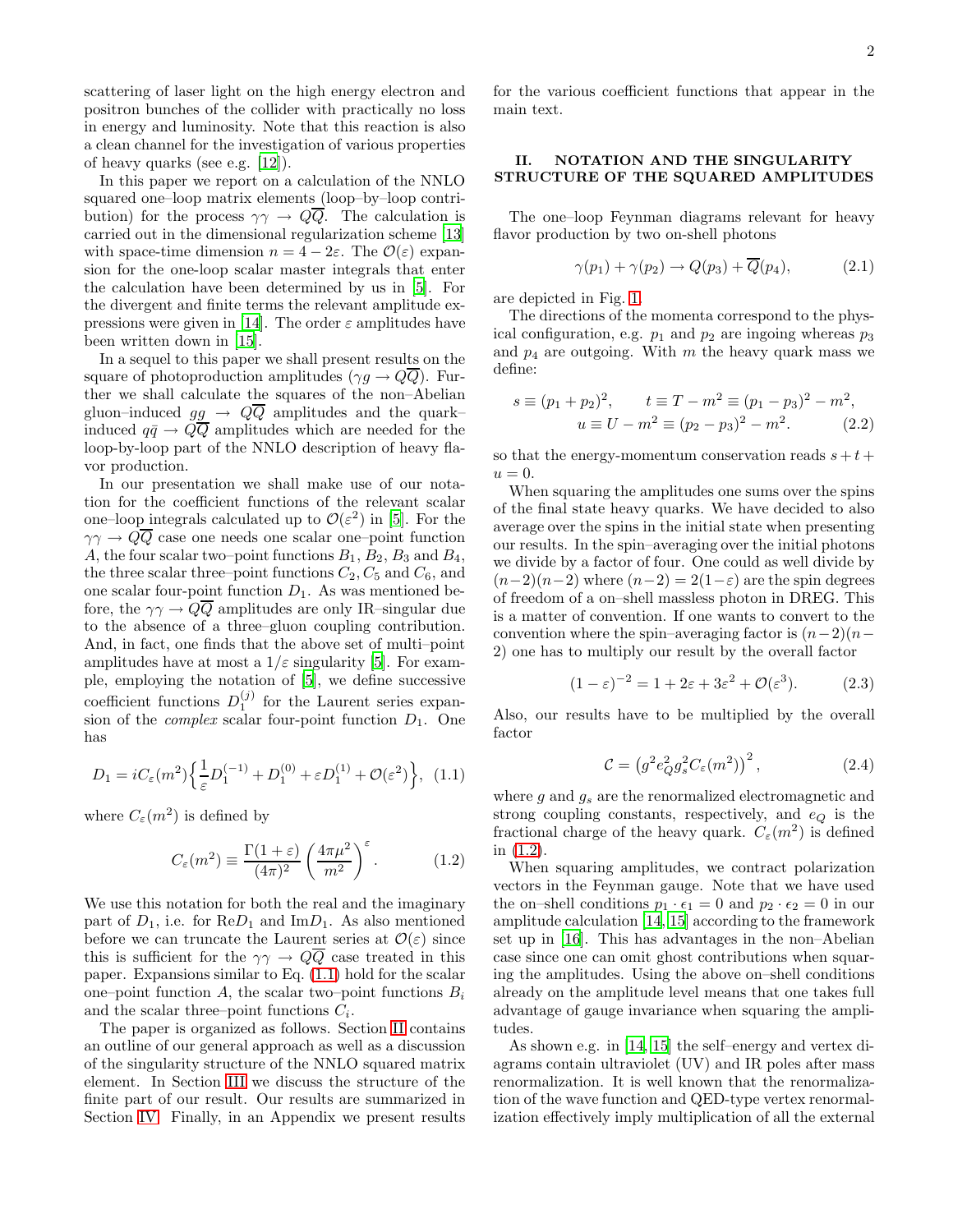

<span id="page-2-0"></span>FIG. 1: The t-channel one-loop graphs contributing to the photon fusion amplitude. Wavy lines represent the photons, curly lines represent the gluons and the thick solid lines correspond to the heavy quarks.

massive quark self–energy graphs by one–half. We used this fact as a partial check of our calculation. Halving the external self–energies (in our case these are matrix elements for the graphs Fig.  $1(d2)$  and Fig.  $1(d3)$ ) we have explicitly verified cancellation of UV divergences for all the relevant sets of squared amplitudes.

In order to fix our normalization we write down the differential cross section for  $\gamma\gamma \rightarrow Q\overline{Q}$  in terms of our amplitudes squared  $|M|^2$ . One has

$$
\frac{d\sigma_{\gamma\gamma \to Q\overline{Q}}}{dtdu} = \frac{1}{2s} \frac{d(\text{PS})_2}{dtdu} |M|^2_{\gamma\gamma \to Q\overline{Q}},\tag{2.5}
$$

where the  $n$ -dimensional two-body phase space is given by

$$
d(\text{PS})_2 = \frac{m^{-2\varepsilon}}{8\pi s} \frac{(4\pi)^{\varepsilon}}{\Gamma(1-\varepsilon)} \left(\frac{tu - sm^2}{sm^2}\right)^{-\varepsilon} \delta(s+t+u) dt du.
$$
\n(2.6)

The final spin summed and initial spin averaged squared matrix element can be written down as a sum of three terms:

$$
|M|_{\text{Loop} \times \text{Loop}}^2 = CC_F^2 \left( \frac{1}{\varepsilon^2} V^{(-2)} + \frac{1}{\varepsilon} V^{(-1)} + N_C V^{(0)} \right),\tag{2.7}
$$

<span id="page-2-1"></span>where  $C_F = 4/3$  and C has been defined in [\(2.4\)](#page-1-3). Note that we used  $1/4$  for the spin-averaging factor as explained before [\(2.3\)](#page-1-4). The first two terms contain IR poles of the second and the first order, respectively. The third term represents the finite part. All three terms are originally bilinear forms in the coefficient functions that define

the Laurent series expansion of the scalar integrals [\(1.1\)](#page-1-0). Some of these coefficient functions are zero and some of them are just numbers. In the latter case we have substituted these numbers for the coefficient functions in the three terms above. This has been done for the coefficient functions  $A^{(j)}$ ,  $B_1^{(-1)}$ ,  $B_2^{(-1)}$ ,  $B_3^{(j)}$  and  $B_4^{(j)}$ .

The most singular first term in [\(2.7\)](#page-2-1) is proportional to the leading order term of the process  $\gamma \gamma \rightarrow Q \overline{Q}$ , e.g.

<span id="page-2-2"></span>
$$
\frac{1}{\varepsilon^2} V^{(-2)} = \frac{4}{\varepsilon^2} \left| \left( 2m^2 - s \right) C_6^{(-1)} - 1 \right|^2 \frac{1}{(ge_Q)^4} |M_{\text{LO}}|^2,
$$
\n(2.8)

<span id="page-2-4"></span>where the Taylor series expansion of the square of the LO amplitude  $|M_{\text{LO}}|^2$  can be calculated to be

$$
\frac{1}{(ge_Q)^4} |M_{\text{LO}}|^2 = 2N_C \left\{ \frac{t^2 + u^2}{tu} + 4\frac{m^2 s}{tu} - 4\left(\frac{m^2 s}{tu}\right)^2 + \varepsilon \ 2\left(1 - \frac{s^2}{tu}\right) + \varepsilon^2 \frac{s^2}{tu} \right\}.
$$
\n(2.9)

Note that the original amplitude expression contains the coefficient functions  $D_1^{(-1)}$  and  $D_1^{(-1)}|_{t\to u}$  which have been substituted for by the  $(t \leftrightarrow u)$  symmetric coefficient function  $C_6^{(-1)}$  using the relations  $D_1^{(-1)} = C_6^{(-1)}/t$ and  $D_1^{(-1)}|_{t \leftrightarrow u} = C_6^{(-1)}/u$  [\[5\]](#page-9-4). It is only after these substitutions that the factorization of  $|M_{\text{LO}}|^2$  in [\(2.8\)](#page-2-2) becomes apparent. We remind the reader that the coefficient functions are complex functions. This has to be taken into account when calculating the three contributions in Eq. [\(2.7\)](#page-2-1).

For the second term in [\(2.7\)](#page-2-1) we obtain:

<span id="page-2-3"></span>
$$
\frac{1}{\varepsilon}V^{(-1)} = \frac{8}{\varepsilon}N_C \text{Re}\left\{ \left( (2m^2 - s)C_6^{(-1)} - 1 \right) \left[ h + B_1^{(0)}h_{B_1^0} + \frac{1}{2}B_2^{(0)}h_{B_2^0} \right] \right\}
$$
(2.10)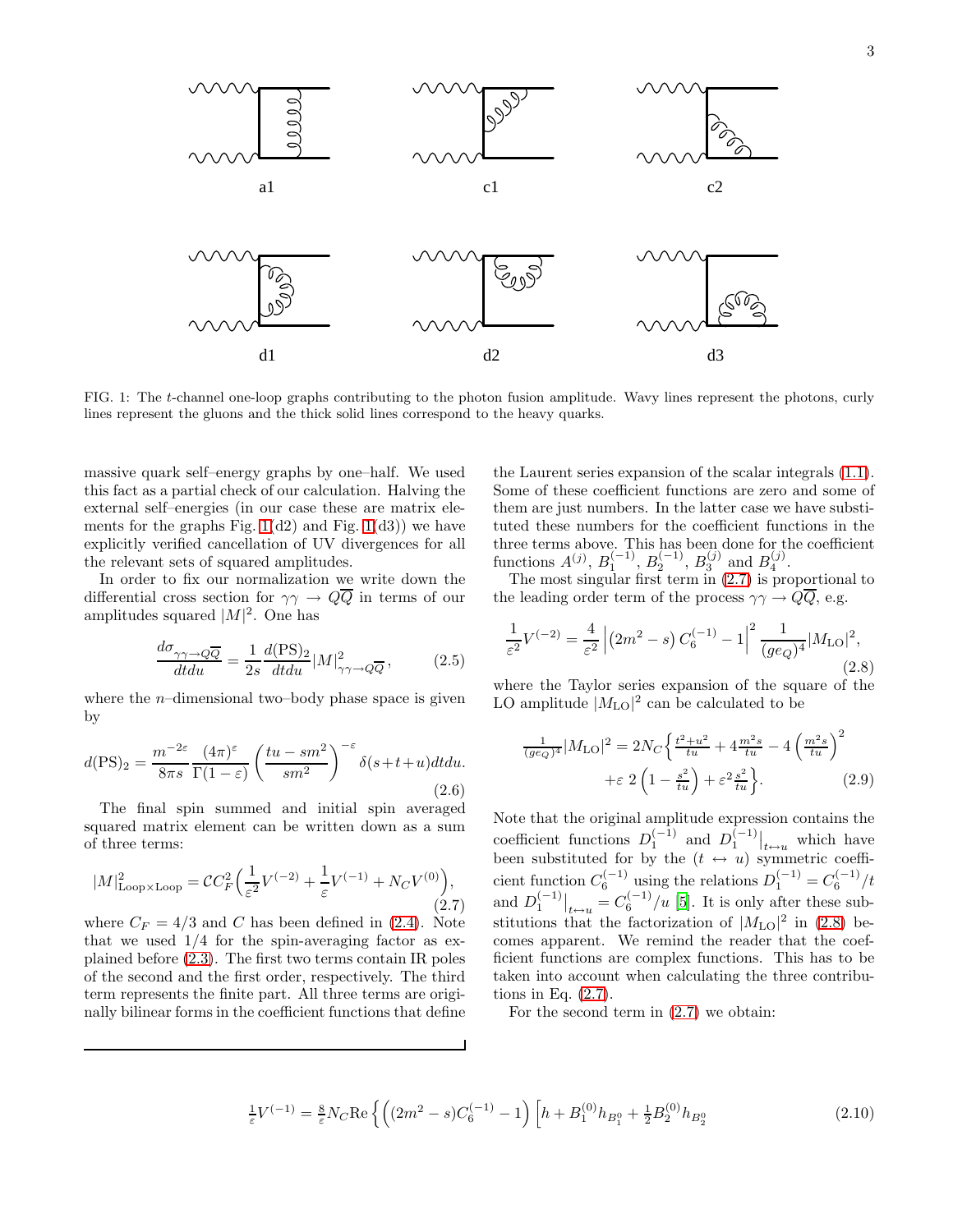$$
+C_2^{(0)}h_{C_2^0} + \frac{1}{2}C_5^{(0)}h_{C_5^0} + \frac{1}{2}C_6^{(0)}h_{C_6^0} + D_1^{(0)}h_{D_1^0} + (t \leftrightarrow u)^{\dagger} \bigg\}.
$$

We have chosen to label the coefficient functions  $h_i$  according to the coefficients of the Laurent series expansion which they multiply. Note we have again reexpressed the coefficient functions  $D_1^{(-1)}$  and  $D_1^{(-1)}|_{t \leftrightarrow u}$  via  $C_6^{(-1)}$  in order to obtain [\(2.10\)](#page-2-3) in a factorized form.

The relevant coefficients read:

$$
h = 2m^{4}(16m^{4}s + 4m^{2}st + 28m^{2}su - 8m^{2}tu + 2stu - 19tu^{2} - 30m^{2}tu^{2}/T)/(Utu^{3})
$$
  
\n
$$
-(56m^{8}u + 29m^{6}st - 17m^{4}t^{2}U - 105m^{4}tuT + 7m^{2}t^{3}T + m^{2}t^{2}uT - 2m^{2}t^{2}uU - 3st^{3}u)/(s\beta^{2}tuTU),
$$
  
\n
$$
h_{B_{1}^{0}} = (4m^{4}s^{2} - 16m^{4}sT + 8m^{2}tTu - 3st^{2}(2m^{2} - u) - t^{4}(2m^{2} - u)/T)/(t^{3}u),
$$
  
\n
$$
h_{B_{2}^{0}} = -4D/(tu\beta^{2}),
$$
  
\n
$$
h_{C_{2}^{0}} = 2(6m^{4}st - 2m^{4}su + 8m^{4}tu - 2m^{2}st^{2} - 4m^{2}t^{3} - 2st^{3} + t^{2}u^{2})/(t^{2}u),
$$
  
\n
$$
h_{C_{5}^{0}} = -s(8m^{4} - 3s^{2} + 2tu)/(tu),
$$
  
\n
$$
h_{C_{6}^{0}} = -(8m^{4}s + 2m^{2}s^{2} + 8m^{2}tu - s^{3} - 2stu)/(tu),
$$
  
\n
$$
h_{D_{1}^{0}} = (16m^{6}s + 24m^{4}st - 8m^{4}u^{2} + 2m^{2}stu + 2s^{2}t^{2} - stu^{2})/(tu),
$$

where  $\beta = \sqrt{1 - 4m^2/s}$ . The terms multiplied by 1/2 in [\(2.10\)](#page-2-3) are  $(t \leftrightarrow u)$  symmetric which, when adding the  $(t \leftrightarrow u)$  term, add up to the full contribution.

We emphasize that the real part of the second factor in square brackets in [\(2.10\)](#page-2-3) is nothing but the finite part of the NLO contribution (up to an overall trivial factor, see below) calculated in [\[17](#page-10-2)] by summing the two finite terms (i.e. not multiplying the IR pole  $1/\varepsilon$ ) in Eqs. (16) and (22) of [\[17](#page-10-2)]. We mention that one can also obtain the imaginary part of the second factor in square brackets from [\[17\]](#page-10-2) by using the procedure described in the last section of [\[14\]](#page-9-13). When comparing with the results in [\[17](#page-10-2)] one has to of course substitute the explicit expressions for the coefficient functions given in [\[5](#page-9-4)].

In the following we want to exhibit a remarkable structure of the NLO and NNLO single pole contributions. For the NLO case we have

$$
|M_{\rm NLO}^{\rm pole}|^2 = \frac{4}{\varepsilon} g_s^2 C_\varepsilon(m^2) C_F
$$
\n
$$
\times \text{Re}\left\{ (2m^2 - s) C_6^{(-1)} - 1 \right\} |M_{\rm LO}|^2;
$$
\n(2.12)

Let us now write Eq.  $(2.10)$  in the form

$$
\frac{1}{\varepsilon}V^{(-1)} = \frac{8}{\varepsilon}N_C(\text{Re}A \text{ Re}B + \text{Im}A \text{ Im}B),\qquad(2.13)
$$

where  $A$  and  $B$  stand for the round and square brackets, respectively, i.e.

$$
A = (2m^2 - s)C_6^{(-1)} - 1,
$$
  
\n
$$
B = h + B_1^{(0)}h_{B_1^0} + \frac{1}{2}B_2^{(0)}h_{B_2^0} + C_2^{(0)}h_{C_2^0}
$$
\n(2.14)

$$
+\frac{1}{2}C_5^{(0)}h_{C_5^0}+\frac{1}{2}C_6^{(0)}h_{C_6^0}+D_1^{(0)}h_{D_1^0}+(t\leftrightarrow u).
$$

One observes the remarkable pattern

<span id="page-3-0"></span>
$$
|M_{\text{NNLO}}^{\text{pole}}|^2 \equiv \mathcal{C}C_F^2 \frac{1}{\varepsilon} V^{(-1)} = \frac{2}{\varepsilon} g_s^2 C_\varepsilon(m^2) C_F \tag{2.15}
$$

$$
\times \left\{ \text{Re} A \ | M_{\text{NLO}}^{\text{finite}} \right|^2 + 4(ge_Q)^4 g_s^2 C_{\varepsilon}(m^2) C_F N_C \text{Im} A \text{Im} B \right\}.
$$

We also mention that when calculating separately the t−, u−channel contributions and their interference the second power of the denominator  $D = m^2 s - tu$  would still be present in the results for the  $1/\varepsilon$  contributions. Only after adding up all contributions the two remaining powers of this denominator for the  $1/\varepsilon$  contributions cancel. It is in this way that the factorized structure of the amplitude is obtained. In the previous NLO calculation by one of us [\[17\]](#page-10-2), the cancellation of all the powers of the denominator  $D$  as well as the factorized structure was obtained separately for the  $t \otimes t$  or  $t \otimes u$  contributions. Of course, when adding up all the channels, we obtain the same result as in [\[17\]](#page-10-2) for the complete gauge invariant set of diagrams.

Note that the factorized form of Eq. [\(2.15\)](#page-3-0) holds only when one retains the full  $\varepsilon$  dependence in the Born term as given in  $(2.9)$ .

We would like to mention that the nice and simple factorized form of [\(2.15\)](#page-3-0) could have been anticipated from the fact that in the one-loop matrix elements the single pole always multiplies the LO term. Consider e.g. Eq. (7) of the recent publication [\[18](#page-10-3)] where the predictions for an overall singular structure of massless one-loop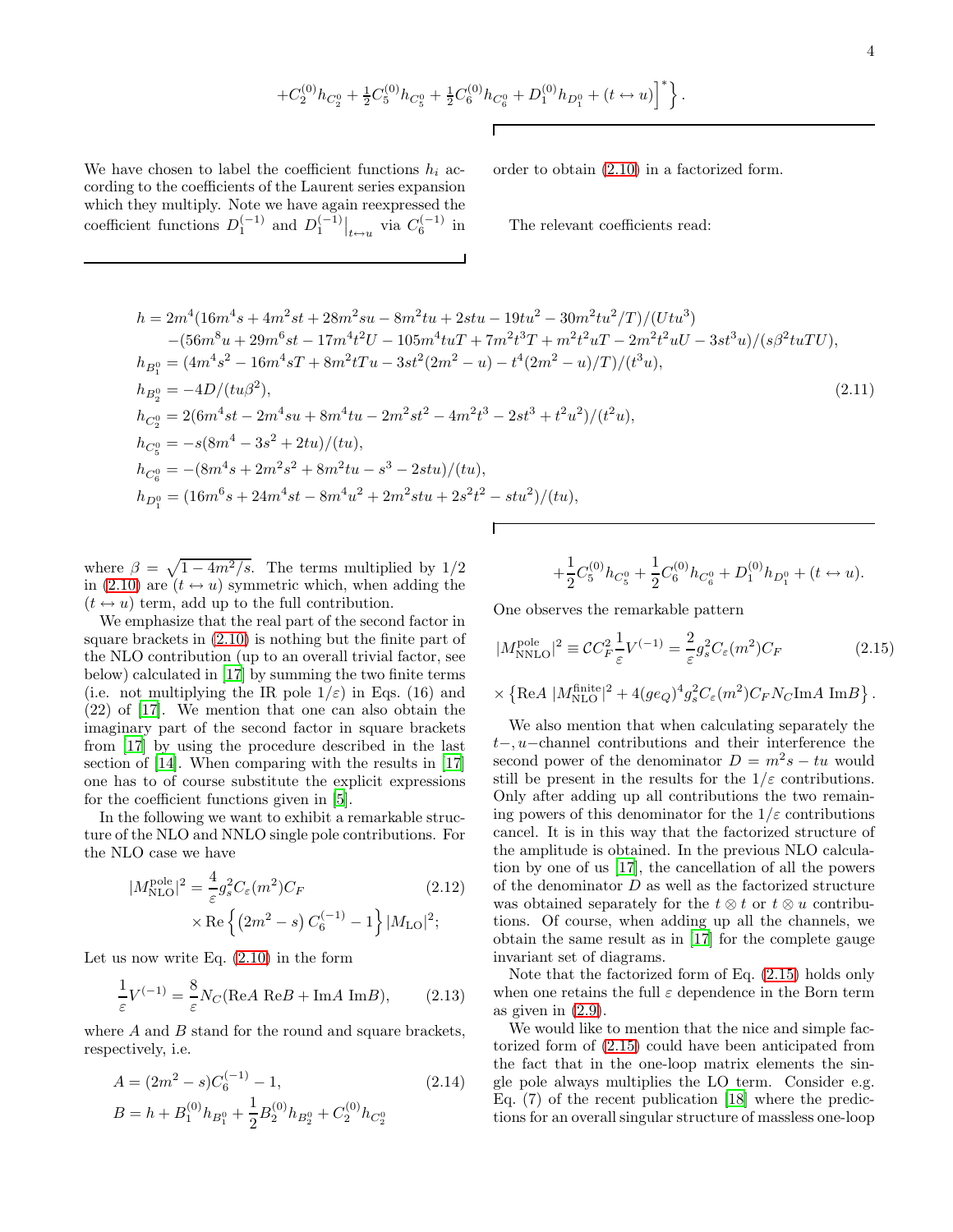amplitudes are extended to the case of massive partons. In our case with only two colored massive particles, the second term in Eq. (9) of [\[18\]](#page-10-3), i.e. containing the infrared factor which controls color correlations, completely factorizes. The second single pole structure comes from the function of Eq. (18) of [\[18](#page-10-3)]. Together, they give a full IR structure that is proportional to

$$
2C_F \left\{ \frac{2m^2 - s}{s\beta} \left( \ln x + i\pi \right) - 1 \right\}.
$$
 (2.16)

Considering the fact that the  $1/\varepsilon$  pole in our integral function  $C_6$  is multiplied by  $(\ln x + i\pi)/s\beta$ , we indeed reproduce in our Eq. [\(2.15\)](#page-3-0) the infrared structure derived (e.g. by formal squaring of Eq. (7)) from general considerations in [\[18\]](#page-10-3). In the next section we present the finite parts of our squared amplitudes. Quite naturally, these results cannot be derived from general principles and must be obtained from an explicit calculation.

# III. STRUCTURE OF THE FINITE PART

<span id="page-4-0"></span>In this section we present the finite part of our result. It can be written as

<span id="page-4-2"></span>
$$
V^{(0)} = \frac{1}{2}f + \text{Re}\Big\{B_{1}^{(0)}\Big[f_{B_{1}^{0}} + B_{1}^{(0)}f_{B_{1}^{0}B_{1}^{0}} + \frac{1}{2}B_{1u}^{(0)}f_{B_{1}^{0}B_{1}^{0}} + B_{2}^{(0)}f_{B_{1}^{0}B_{2}^{0}} + C_{2}^{(0)}f_{B_{1}^{0}C_{2}^{0}} + C_{2u}^{(0)}f_{B_{1}^{0}C_{2}^{0}} \qquad (3.1)
$$
  
\n
$$
+ C_{5}^{(0)}f_{B_{1}^{0}C_{5}^{0}} + C_{6}^{(0)}f_{B_{1}^{0}C_{6}^{0}} + D_{1}^{(0)}f_{B_{1}^{0}D_{1}^{0}} + D_{1u}^{(0)}f_{B_{1}^{0}D_{1}^{0}}\Big]^{*} + B_{1}^{(1)}f_{B_{1}^{1}} + B_{2}^{(0)}\Big[\frac{1}{2}f_{B_{2}^{0}} + \frac{1}{2}B_{2}^{(0)}f_{B_{2}^{0}B_{2}^{0}} + C_{2}^{(0)}f_{B_{2}^{0}C_{2}^{0}} + \frac{1}{2}C_{5}^{(0)}f_{B_{2}^{0}C_{5}^{0}} + \frac{1}{2}C_{6}^{(0)}f_{B_{2}^{0}C_{5}^{0}} + D_{1}^{(0)}f_{B_{2}^{0}D_{1}^{0}}\Big]^{*} + \frac{1}{2}B_{2}^{(1)}f_{B_{2}^{1}} + C_{2}^{(0)}\Big[f_{C_{2}^{0}} + C_{2}^{(0)}f_{C_{2}^{0}C_{2}^{0}} + \frac{1}{2}C_{2u}^{(0)}f_{C_{2}^{0}C_{2}^{0}} + C_{6}^{(0)}f_{C_{2}^{0}C_{5}^{0}} + C_{6}^{(0)}f_{C_{2}^{0}C_{5}^{0}} + D_{1}^{(0)}f_{C_{2}^{0}D_{1}^{0}}\Big]^{*} + C_{2}^{(1)}f_{C_{2}^{1}} + \frac{1}{2}C_{5}^{(0)}\Big[f_{C_{5}^{0}} + C_{5}^{(0)}f_{C_{5}^{0}C_{5}^{0}} + 2D_{1
$$

where the subscript "u" is an operational definition prescribing a  $(t \leftrightarrow u)$  interchange in the argument of that function, i.e.  $B_1^{(0)} = B_1^{(0)}|_{t \leftrightarrow u}$  etc... Note that all three functions  $C_6^{(-1)}$ ,  $D_1^{(-1)}$  and  $D_{1u}^{(-1)}$  appear when calculat-ing [\(3.1\)](#page-4-2), as well as some spurious poles  $1/\varepsilon$  multiplying them. However, when substituting  $C_6^{(-1)}$  in terms of  $D_1^{(-1)}$  and  $D_1^{(-1)}|_{t\leftrightarrow u}$  these spurious poles cancel out.

Again the terms multiplied by  $1/2$  in [\(3.1\)](#page-4-2) are  $(t \leftrightarrow u)$ symmetric which, when adding the  $(t \leftrightarrow u)$  term indicated at the end of [\(3.1\)](#page-4-2), add up to the full contribution.

Several coefficient functions in [\(3.1\)](#page-4-2) are trivially related to the corresponding ones in [\(2.10\)](#page-2-3):

$$
f_{B_1^1} = -8h_{B_1^0}, \t f_{B_2^1} = -8h_{b_2^0}, \t f_{C_2^1} = -8h_{C_2^0},
$$
  
(3.2)  

$$
f_{C_5^1} = -8h_{C_5^0}, \t f_{C_6^1} = -8h_{C_6^0}, \t f_{D_1^1} = -8h_{D_1^0}.
$$

The results for the other coefficient functions appearing in [\(3.1\)](#page-4-2) can be found in the Appendix.

In the finite contribution Eq. [\(3.1\)](#page-4-2) one can see the interplay of the product of powers of  $\varepsilon$  resulting from the Laurent series expansion of the scalar integrals

(cf. Eq. [\(1.1\)](#page-1-0)) on the one hand, and powers of  $\varepsilon$  resulting from doing the spin algebra in DREG on the other hand. For example, one has a contribution from  $D_1^{(-1)}B_1^{(0)}$  as well as a contribution from  $D_1^{(-1)}B_1^{(1)}$ . Terms of the type  $D_1^{(-1)}B_1^{(0)}$ , where the superscripts corresponding to  $\varepsilon$ powers do not compensate, would be absent in the regularization schemes where traces are effectively taken in four dimensions, i.e. in the so-called four-dimensional schemes or in Dimensional Reduction.

Finally we note that obtaining our results as well as casting them into the above compact forms (also for the coefficient functions presented in the Appendix) was done with the help of the REDUCE Computer Algebra System [\[19\]](#page-10-4).

## IV. CONCLUSIONS

<span id="page-4-1"></span>We have presented  $\mathcal{O}(\alpha^2 \alpha_s^2)$  NNLO analytical results for the loop-by-loop contributions for heavy quark pair production in  $\gamma\gamma$ –collisions. The present paper deals with unpolarized photons in the initial state. Using the backscattering technique it is not difficult to obtain po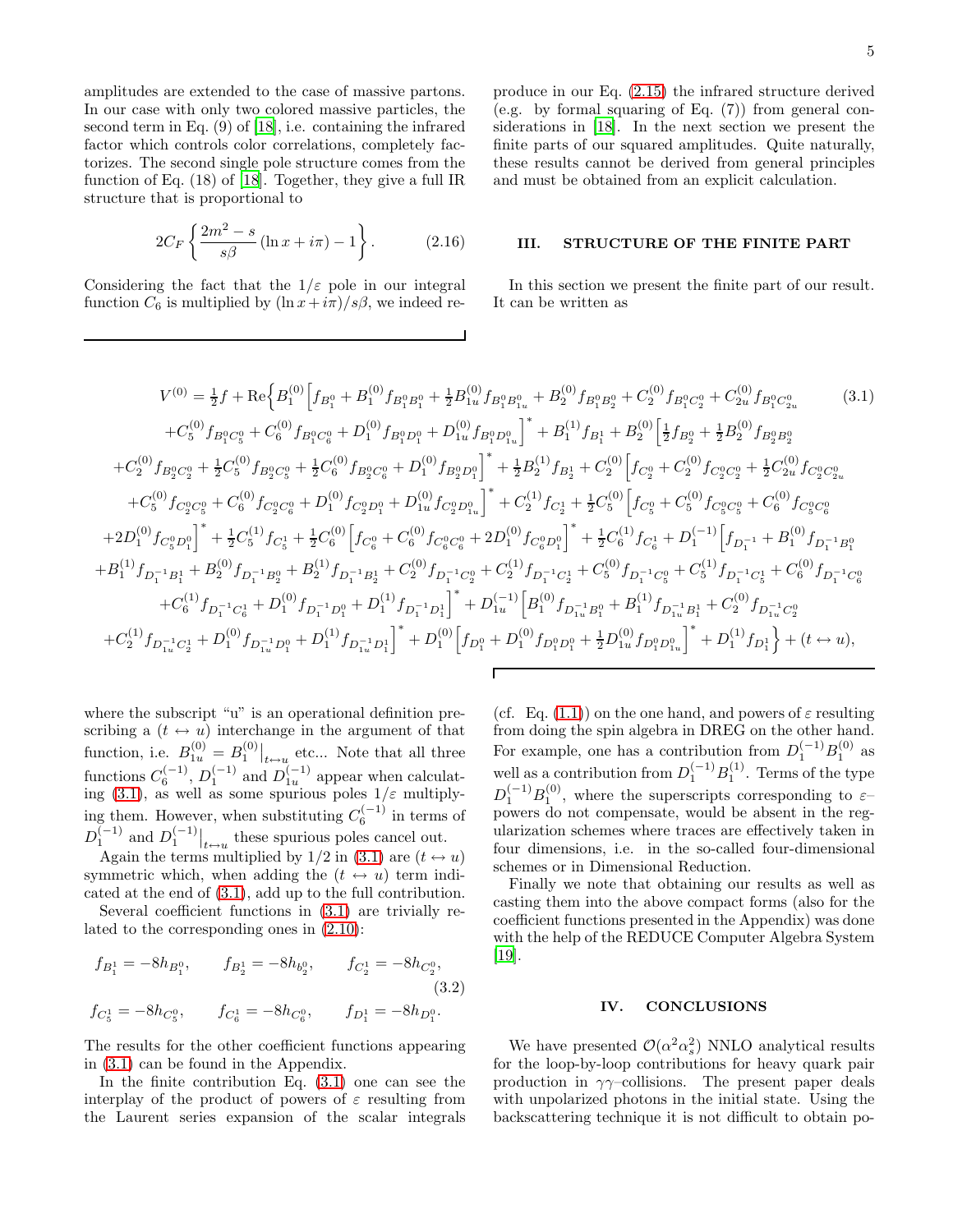larized photon beams of high intensity at the  $\gamma\gamma$  option of the ILC by colliding the low energy laser light with polarized electron and positron beams. Since our amplitude results [\[15\]](#page-10-0) contain the full spin information of the process an extension of the present paper to the case of polarized  $\gamma\gamma$  production of heavy quark pairs would not be very difficult.

The present results form an Abelian subset of the non–Abelian gluon–induced loop-by-loop contributions to heavy quark pair production. This calculation constitutes a first step in obtaining the analytical results for the exact NNLO corrections to the heavy quark production processes in QCD. Analytical results in electronic format for all the terms in Eq. [\(2.7\)](#page-2-1) are readily available [\[20\]](#page-10-5). The next step would be to provide similar results for the two remaining channels of heavy flavor production that were discussed in the Introduction. We reserve this task for future work.

tality. The work of Z.M. was supported by a DFG (Germany) grant under contract 436 GEO 17/2/06. M.R. was supported by the Helmholtz Gemeinschaft under contract No. VH-NG-105.

#### APPENDIX

In this appendix we present the coefficient functions for the finite part of the loop-by-loop contributions appearing in Eq. [\(3.1\)](#page-4-2).

In order to keep our expressions as compact as possible we introduce the notation:

## Acknowledgments

Z.M. would like to thank the Particle Theory group of the Institut für Physik, Universität Mainz, for hospi-

$$
z_t \equiv 2m^2 + t, \qquad z_u \equiv 2m^2 + u, \qquad D \equiv m^2 s - t u. \tag{A.1}
$$

The coefficients of the finite part read:

$$
f = -2(D\beta^2 TU2m^2 s (128m^{10}(t^2 + u^2)^2 - 208m^8 s (t^2 + u^2)^2 + 8m^6 (10t^6 + 39t^5 u + 34t^4 u^2 + 114t^3 u^3 + 34t^2 u^4
$$
  
+39tu<sup>5</sup> + 10u<sup>6</sup>) - 8m<sup>4</sup>stu (13t<sup>4</sup> + 4t<sup>3</sup> u + 66t<sup>2</sup> u<sup>2</sup> + 4tu<sup>3</sup> + 13u<sup>4</sup>) + m<sup>2</sup>t<sup>2</sup> u<sup>2</sup> (36t<sup>4</sup> + 75t<sup>3</sup> u  
+190t<sup>2</sup> u<sup>2</sup> + 75tu<sup>3</sup> + 36u<sup>4</sup>) - st<sup>3</sup> u<sup>3</sup> (7s<sup>2</sup> + 8tu))  
+DTU2m<sup>2</sup>t<sup>2</sup> u<sup>2</sup> (12m<sup>2</sup>(t<sup>5</sup> + u<sup>5</sup>) + tu(4t<sup>4</sup> + 7t<sup>3</sup> u + 42t<sup>2</sup> u<sup>2</sup> + 7tu<sup>3</sup> + 4u<sup>4</sup>))  
+s\beta^2 TU384m<sup>8</sup>t<sup>4</sup> u<sup>4</sup> + TUt<sup>4</sup> u<sup>4</sup> (2(t<sup>4</sup>T + u<sup>4</sup>U) - 4tu(t<sup>2</sup>T + u<sup>2</sup>U) - 6m<sup>2</sup> tu(t<sup>2</sup> + u<sup>2</sup>) - 12t<sup>2</sup> u<sup>2</sup> (T + U)  
-s<sup>5</sup> + 12st<sup>2</sup> u<sup>2</sup>) - t<sup>4</sup> u<sup>4</sup> (t - u)(t<sup>4</sup> U(3t - u) + u<sup>4</sup> T(t - 3u)))/(D\beta^2 T^2 U<sup>2</sup> s t<sup>4</sup> u<sup>4</sup>),

$$
\begin{aligned} f_{B_1^0} &= 4(-T^2UD(512m^8T(t^2+u^2)+448m^8(t^3+u^3)-704m^8stu+464m^6t^4+1776m^6t^3u+1216m^6t^2u^2\\ &\quad+688m^6tu^3+80m^6u^4+184m^4t^4u+768m^4t^3u^2+288m^4t^2u^3+72m^4tu^4+30m^2t^4u^2-23Tt^3u^3\\ &\quad+2m^2t^2u^4-22t^3u^4)\\ +T^2Um^4tu(740m^2t^4+144m^2t^2u^2+12m^2u^4-31t^3u^2+33t^2u^3)\\ -T^2\beta^2st^2(32m^8t^3+32m^6u^3U+12m^4t^3u^2-8m^4su^4-16t^3u^4)\\ +T^2t^4u^3(247m^4t-4t^3+3u^3)-TDm^4t^5(48m^2t+174m^2u+190tu)\\ -T2t^5u^2(18m^4t^2-m^4tu+2m^2t^2u+m^2u^3-2t^3u)+Dt^7u^2(3m^2+4u)+m^2t^7u^4)/(D\beta^2T^2Ust^4u^2), \end{aligned}
$$

$$
f_{B_1^0B_1^0} = -2(DT(64m^{10} + 8m^8(29t + 5u) + 304m^6t^2 + 96m^6tu + 136m^4t^3 + 68m^4t^2u - 12t^5 - 9t^4u) + Tt^2(2m^6u^2 + 22m^4t^2T + m^2t^2(t^2 + 30tT + 5tu - 2u^2) + 5t^5) + t^8)/(DT^2t^4),
$$

$$
\begin{aligned} f_{B_1^0B_{1u}^0} &= 4(-D(64m^{12}-168m^{10}s+8m^8(19s^2+22tu)+40m^6(t^3+u^3)-398m^6stu+98m^4tu(t^2+u^2)\\ &\qquad+286m^4t^2u^2-49m^2st^2u^2+2t^3u^3)+6m^4tu(2m^4(t^2+u^2)-t^2u^2))/(DTUt^2u^2), \end{aligned}
$$

$$
f_{B_1^0 B_2^0} = -8z_t(2D(m^2z_t + t^2) - 3t^2(4m^2T + t^2))/(D\beta^2Tt^2),
$$
\n
$$
f_{B_1^0 C_2^0} = 8(D^2T2(6m^6s - 2m^4t(5t + 2u) - t^2z_t(4t + u)) - DTt^2(2z_t(8m^6 - 7m^2t^2 - 4t^3) - t^2u^2)
$$
\n(A.2)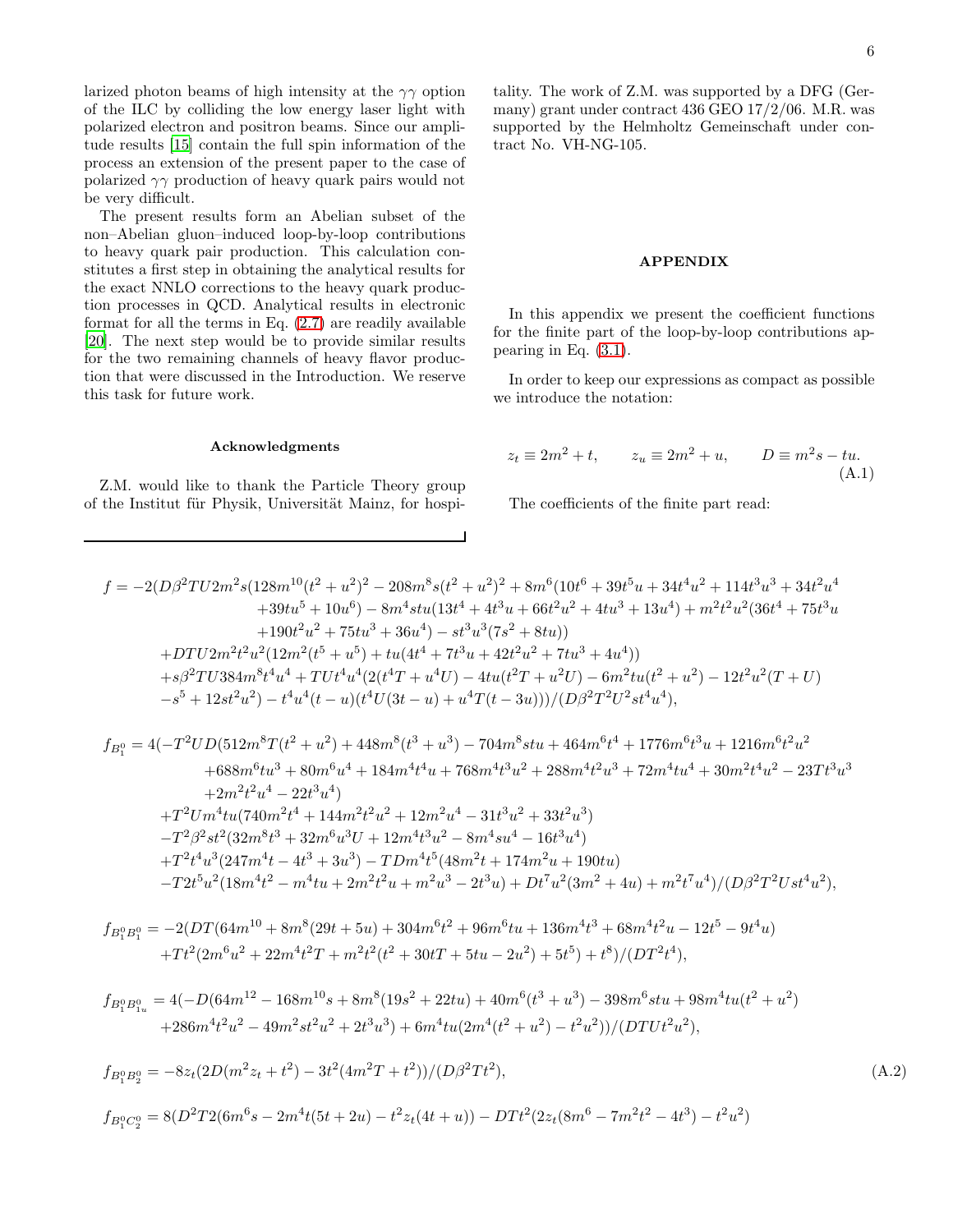$$
+ Dm^2t^5u - 3t^6z_t^3)/(D^2Tt^3),\\
$$

$$
f_{B_1^0C_{2u}^0} = 8(D^2Tm^2(12m^4s - 4m^2(3t^2 + 7tu + 3u^2) - u(15t^2 + tu + 8u^2))
$$
  
-
$$
-DTm^2u(16m^4uz_u + m^2t(13t^2 + 31u^2) + 19t^3u + 10tu^3) + DU2t^2u(m^2t^2 + 3m^2u^2 + tu^2)
$$
  
+
$$
Dm^2t^2u^2(7m^2u + t^2) - t^4u^2(2z_t(6m^2U + u^2) - tuz_u))/(D^2Tt^2u),
$$

$$
\begin{aligned} f_{B_1^0C_5^0} &= 4(D^2T(8m^4(5t+u)-4m^2s(t+3u)-4t(st+2u^2))+D^2t^2(14t^2+10tu+13u^2) \\ &\quad -DTt^2(8m^4(11t+19u)+48m^2t^2+11t^3)-D(47m^2t^4u+12m^2t^3u^2+4m^2t^2u^3-t^5u) \\ &\quad +T(32m^6t^2u^2+32m^4t^2u^3+12m^2t^4(s^2-3tu)+3t^7)-32m^{12}s^2+3m^2t^4u^2(4m^2+u))/(D^2Tt^2), \end{aligned}
$$

$$
f_{B_1^0C_6^0} = 4\beta^2 s (D(8m^8s + 8m^6tu + 8m^4t^2(3t + 4u) + m^2t^2(31t^2 + 28tu - 9u^2) - t^3u^2)
$$
  

$$
-4m^8s(t^2 - u^2) + 4m^2t^3(3st^2 - 2t^2T - u^3) + st^5(3t + 5u))/(D^2Tt^2),
$$

$$
\begin{aligned} f_{B_1^0D_1^0} &= 4(D^2T16m^6(11t+3u)+DT(64m^{10}s-4m^6(11t^3+10t^2u+17tu^2+2u^3) \\ &\quad +2m^4t(51t^3-4t^2u-33tu^2-6u^3)+2m^2t^3(31t^2+32tu+7u^2)+t^3(18t^3+15t^2u+10tu^2+3u^3)) \\ &\quad -Dt^5(7t^2+su)-3t^6(16m^4T+m^2t(6t-u)+t^2T))/(D^2Tt^2), \end{aligned}
$$

$$
\begin{aligned} f_{B_1^0 D_{1u}^0} &= 4(D^2T4m^2(16m^6+4m^4(7t+3u)+m^2(16t^2+27tu+u^2)+t^3) \\ &- DT(64m^8u^2+2m^4u(23t^3-6t^2u+15tu^2-4u^3)+m^2tu(6t^3+15t^2u+tu^2-2u^3)+st^2u^2(t+2u)) \\ &- Dm^4t(4t^4+3t^3u-26t^2u^2-13tu^3+4u^4)+3m^4t^3u(T(t^2+15u^2)+u(4st-tu+u^2)))/(D^2Tt^2), \end{aligned}
$$

$$
f_{B_2^0}=8(8m^2(2m^2s^2-2m^2tu-stu)/(t^2u^2)+(24m^6s\beta^2/D-28m^2s\beta^2-11D+3tu)/(TU))/\beta^2,
$$

$$
\begin{split} f_{B_{2}^{0}B_{2}^{0}} &= 4(4m^{2}s-3t^{2}+2tu-3u^{2})/(D\beta^{2}), \\ f_{B_{2}^{0}C_{2}^{0}} &= -8(D2(10m^{4}t+2m^{4}u+3m^{2}t^{2}+m^{2}tu+2t^{2}u)+\beta^{2}st^{3}(10m^{2}+3t)-tu(4m^{2}uz_{t}+t^{2}(t-u)))/(D^{2}\beta^{2}), \\ f_{B_{2}^{0}C_{5}^{0}} &= 4s(D4(3m^{2}s-t^{2}-u^{2})-6m^{2}s(t^{2}+u^{2})+3(t^{2}+u^{2})^{2})/D^{2}, \\ f_{B_{2}^{0}C_{6}^{0}} &= 4s(D4(3m^{2}s-(t-u)^{2})+3t^{3}(4m^{2}+t)+3u^{3}(4m^{2}+u)+6t^{2}u^{2})/D^{2}, \\ f_{B_{2}^{0}D_{1}^{0}} &= 4(D^{2}8m^{2}z_{u}+D4m^{2}t^{2}(5s\beta^{2}+2t)-\beta^{2}6m^{2}st^{2}(3t^{2}+u^{2})+10m^{2}s^{2}t^{3}-st^{3}(3s^{2}-2tu))/(D^{2}\beta^{2}), \\ f_{C_{2}^{0}} &= -8(D^{2}(8m^{10}u(42t(t^{2}+u^{2})+t^{2}u+15u^{3})+2m^{8}u(149t^{4}+595t^{3}u+95t^{2}u^{2}+109tu^{3}+12u^{4}) \\ &\quad +2m^{6}t(4t^{5}+35t^{4}u+159t^{3}u^{2}+328t^{2}u^{3}+81tu^{4}+17u^{5}) \\ &\quad +2m^{4}t^{2}u(25t^{4}+322t^{3}u+132t^{2}u^{2}+75tu^{3}+10u^{4}) \\ &\quad +2m^{2}t^{3}u(7t^{4}+13t^{3}u+9t^{2}u^{2}+46tu^{3}+8u^{4})+t^{4}u^{2}(10t^{3}+20t^{2}u+17tu^{2}+7u^{3})) \\ &\quad +D\beta^{2}2m^{2}s^{2}(40m^{8}u^{3}+1
$$

$$
f_{C_2^0C_2^0} = 4(D^2(4m^8s^2 + t^2(16m^6t + 50m^4t^2 - 2m^4u^2 - 28m^2t^3 - 8t^4 - 2t^2u^2))
$$
  
+  $D\beta^2st^2(34m^6t^2 - 2m^6u^2 + 20m^4t^3 + 2m^4stu - 8m^2t^4 - 4t^5)$   
+  $D4t^5(m^2t^2 + 3m^2u^2 + 2tu^2) - \beta^43s^2t^8)/(D^3t^2)$ ,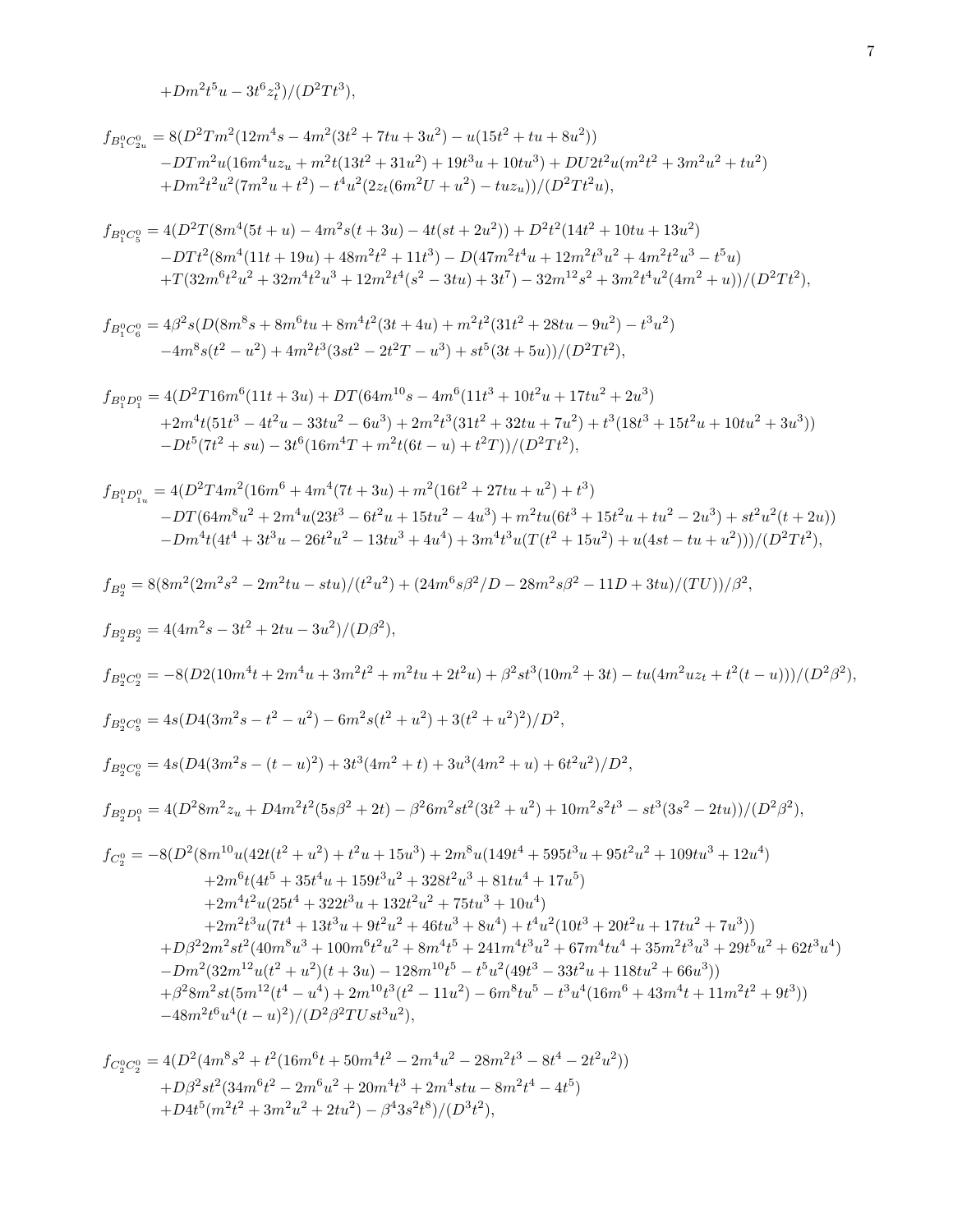$$
f_{C_2^0 C_{2u}^0} = 8(D^3 4(m^6 s - m^4 (s^2 + 7tu) + tu(s^2 - tu)) + D^2 t^2 u^2 (76m^4 + (t - u)^2) -D2m^2 t^2 u^2 (64m^6 + 4m^2 tu - 5stu) - 3m^4 t^2 u^2 (t - u)^4)/(D^3 tu),
$$

$$
f_{c_2^0C_5^0} = 4(D^38m^4(7t+u) - D^24m^2t(35m^2t^2 + m^2u^2 + 9t^3 - 24t^2u - 4tu^2 - u^3)
$$
  
-
$$
-DT8m^2t^2(40m^4s + 11m^2t^2 - 24m^2u^2 + tu^2)
$$
  
-
$$
D2m^2t^2(4m^4(13t^2 + 8u^2) + t^3(45t + 59u) - u^2(5t^2 - tu - 4u^2))
$$
  
+
$$
2m^2t^3(14t^5 + 10t^4u + 42t^3u^2 + 15t^2u^3 + 18tu^4 + u^5) - st^4(3s^4 - 2t^3u - 2su^3)/(D^3t),
$$

$$
f_{C_2^0C_6^0} = 4\beta^2 s (D^2 4(m^4(9t+u) + m^2(4t^2 - u^2)) + DT48t^2(m^2u + t^2)
$$
  
-D2(m^2t(5t(t^2+u^2) + 2su^2) - t^2(14st^2 + t^3 - 10stu + su^2)) - 3t^3(t-u)^4)/D^3,

$$
f_{C_2^0 D_1^0} = 4(D^2(16m^8(3t^2 - 2tu - u^2) + 4m^6(5t^3 - 12t^2u - 11tu^2 - 2u^3) + 8m^4t(8t^3 - 8t^2u - 5tu^2 - u^3) - 4m^2t^2(29t^3 + 12t^2u + 7tu^2 + u^3) - 2t^3(2t^3 + 13t^2u + 5tu^2 + u^3)) - D2t^4(128m^8 + 32m^6t - 24m^4t^2 + 3m^2t^2u - 17t^3T) - 3t^7(16m^2tz_u + (t - u)(s^2 - 8tu)))/(D^3t),
$$

$$
f_{C_2^0 D_{1u}^0} = 4(D^2(16m^8(3t^2 - 2tu - u^2) + 4m^6(10t^3 - 13t^2u - u^3) - 4m^4t(2t^3 + 3t^2u - 16tu^2 + 3u^3) + 4m^2(st^2(2s^2 - tu) - tu^4)) -D16m^4t^2u(8m^2uz_t + (t - u)(t^2 + u^2)) - 6m^4t^2u^2(5t^4 + 10t^2u^2 + u^4) - 3s^3t^3u^2(2m^2s - tu))/(D^3t),
$$

$$
f_{C_5^0} = 4(D^2(64m^{10}(t^2 + u^2) - m^6(40s^4 + 96s^2tu + 144t^2u^2) + m^4(24s^5 + 44tu(t^3 + u^3) + 548st^2u^2)
$$
  
\n
$$
-4m^2tu(3s^4 + 55tu(t^2 + u^2) + 25t^2u^2) + st^2u^2(17s^2 - 14tu))
$$
  
\n
$$
-Dm^2((48m^8 - 25t^2u^2)(t - u)^4 - 32m^2t^2u^2(2m^2 - s)(8m^4 - 7tu) + t^3u^3(21s^2 - 116tu))
$$
  
\n
$$
-24m^2t^4u^4(8m^4 + s^2 - 6tu))/(D^2TU^2u^2),
$$

$$
f_{C_5^0C_5^0} = -(D^3 896m^4 - D^2 2(8m^4(27s^2 - 80tu) + 34m^2s^3 + 24m^2stu - 49(t^4 + u^4) - 16s^2tu + 26t^2u^2) + D4(128m^4t^2u^2 - 7(t^5 - u^5)(t - u) + 12tu(t^4 + u^4 - t^2u^2) - 22t^2u^2(t^2 + u^2)) + 3(t^2 + u^2)^2(t - u)^4)/D^3,
$$

$$
f_{C_5^0C_6^0} = 2\beta^2 s^2 (D2(40m^6 s - 2m^4 (3s^2 - 4tu) - 3m^2 s (7s^2 - 16tu) + 11s^4 - tu(49s^2 - 50tu)) - 3(t^2 + u^2)(t - u)^4)/D^3,
$$

$$
f_{C_5^0 D_1^0} = 2(D^3 64m^6 - D^2 (32m^6 (18t^2 - 5tu + u^2) - 24m^4 (13t^3 - 7t^2u + 5tu^2 + u^3)
$$
  
\n
$$
-4m^2 (47t^4 + 77t^3u + 34t^2u^2 + 11tu^3 + 3u^4) + 2t(2t^4 - t^3u - 3t^2u^2 - 21tu^3 - u^4))
$$
  
\n
$$
+ D2t^2 (256m^6t^2 + 288m^4t^2u - 8m^2(9t^4 - tu^3 + u^4) - t^3(17t^2 + 59u^2)) - 3t^2(t - u)^5(uz_t - t^2))/D^3,
$$

$$
\begin{aligned} f_{C_6^0} = 4 \big( & - D^2 \big(8 m^6 (3 s^4 - 8 s^2 t u + 22 t^2 u^2) + 4 m^4 s t u (22 s^2 - 139 t u) + 4 m^2 t^3 u^3 - s t^2 u^2 \big(4 s^2 + 33 t u\big)\big) \\ + D \big(64 m^{12} s (t^2 + u^2) - 16 m^{10} (3 t^4 + 2 t^2 u^2 + 3 u^4) + 336 m^6 t^2 u^2 (t T + u U) - 298 m^4 s t^2 u^2 (t^2 + u^2) \\ + 4 m^2 t^4 u^4 - s t^3 u^3 (7 s^2 - 3 t u)) + 8 m^8 s^7 - 192 m^4 t^4 u^4 (2 m^2 - s) - 8 s t^4 u^4 (s^2 + 3 t u) \big) / (D^2 T U t^2 u^2), \end{aligned}
$$

$$
f_{C_6^0C_6^0} = \beta^2 s (D2(16m^6 s^2 + 2m^4 s (3s^2 + 8tu) - m^2 s^2 (35s^2 - 106tu) + 8m^2 t^2 u^2 + s(t^2 + u^2)(14s^2 - 47tu))
$$
  
- 3s(t - u)<sup>6</sup>)/D<sup>3</sup>,

$$
\begin{split} f_{C^0_6D^0_1} = -2\beta^2s(D^316m^4 - D^22(4m^4t(7t-5u) - 2m^2(7t^3 + 6t^2u + 2tu^2 + u^3) + t(5t^3 - 23t^2u + 4tu^2 - 2u^3)) \\ -D2t(48m^4t^2u + 43m^2t^4 + m^2u(7t^3 - 12t^2u + 17tu^2 - 3u^3) + 14t^5) + 3t^3(t - u)^5)/D^3, \end{split}
$$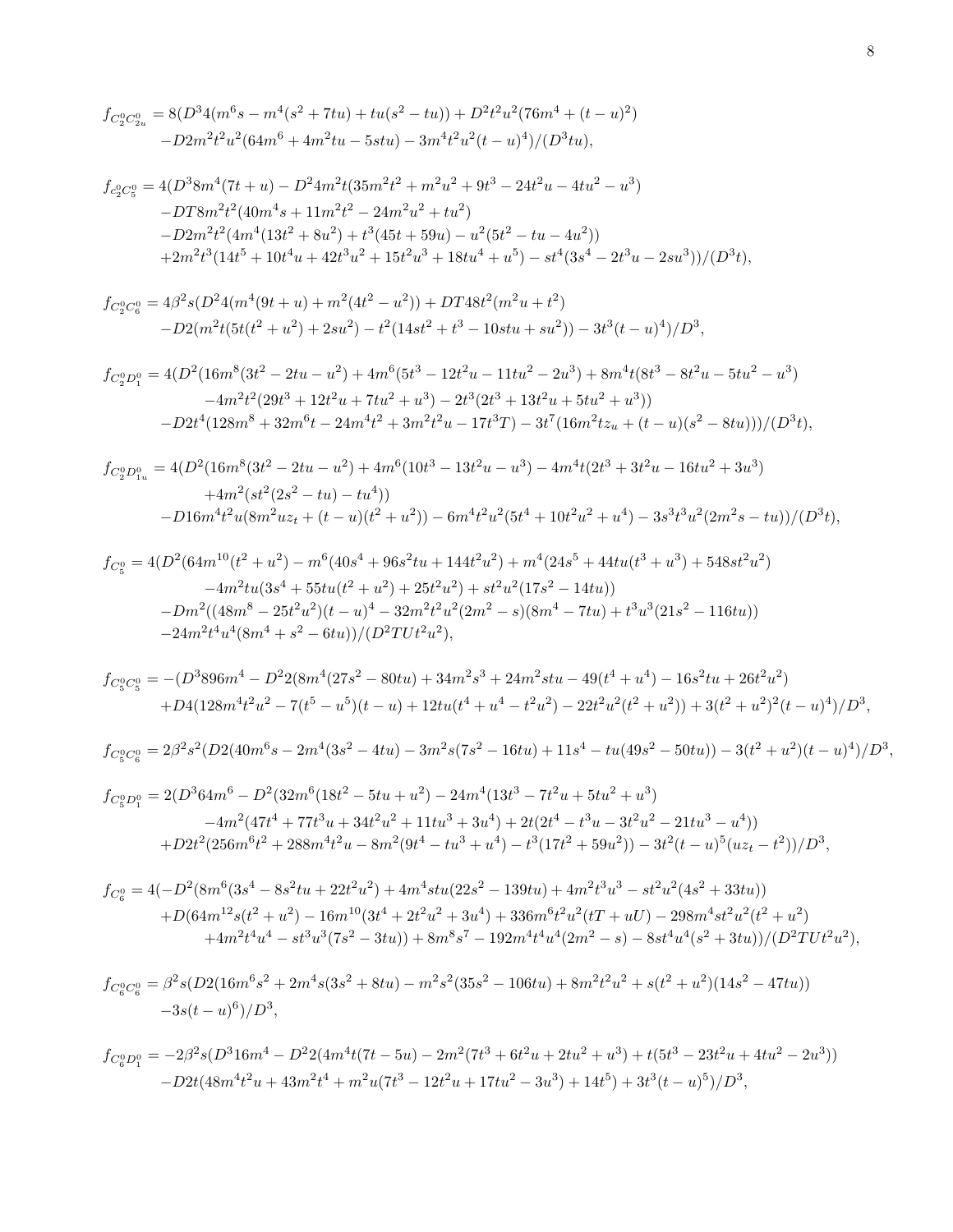$$
\begin{split} f_{D_1^{-1}} &= 8(2m^2-s)(-DTU(64m^6(t^2+w^2)-8m^4(5t^3+3t^2u-15tu^2-u^3)+4m^2t(3t^3+8tu^2-3u^3)\\ &\qquad \qquad + t^2u(2t^2-5tu-8u^2))\\ &\qquad \qquad + t^2u(2t^2-5tu-8u^2)\\ &\qquad \qquad + T Uu^2(32m^2t^2(4m^4+tz_1)-m^2t^2u(13t-3u)+2t^4(t+4u))-t^2u^2(Tu^3(m^2-2t)+2t^4U))/(D T U^2u^3),\\ f_{D_{1-1}^{-1}R_1^0}&= 8(2m^2-s)(D2m^2(2m^4(3t-u)+11m^2t^2-2st^2)+T4m^2t^2(2st-u^2)+st^3(3Tu+t^2))/(D T t^2),\\ f_{D_{1-1}^{-1}R_1^0}&= 8(2m^2-s)(D T u^6(t+5u)+2m^4(3t^2+15tu+u^2)+m^2t(3t^2+u^2)-t^2u(3t+2u))\\ &\qquad \qquad -t^4(4m^4-tu))/(D T t^2),\\ f_{D_{1+}^{-1}D_1^1}&=8(2m^2-s)(D T u^2(8m^2+17t)-T2m^2(m^4u(t+2u)+7m^2t^2T+t^2(t^2-4u^2))+D3st^3-4m^2t^4u)/(D T t^2),\\ f_{D_{1+}^{-1}D_1^1}&=8(2m^2-s)(Dm^2(2m^2(3t^2+4tu+2u^2)+t(4t^2+3tu+5u^2))\\ &\qquad \qquad + T(16m^8s+20m^6st-12m^4t^2u-4m^2t^2u^2-6u^2)+m^2t^4u)/(D T t^2),\\ f_{D_1^{-1}D_1^1}&=16(2m^2-s)z_4/\beta^2,\\ f_{D_1^{-1}^{-1}D_1^1}&=16(2m^2-s)z_4/\beta^2,\\ f_{D_1^{-1}^{-1}D_1^1}&=16(2m^2-s)z_4/\beta^2,\\ f_{D_1
$$

9

$$
f_{D_1^{-1}D_1^0} = 4t(2m^2 - s)(-D(4m^4(7t^2 - 2u^2) - 2m^2(28t^3 + 23t^2u + 11tu^2 + 2u^3) - 2t(6t^3 + 11t^2u + 8tu^2 + 2u^3))
$$
  
+4m^4tuT(9t - 7u) - 10m^2t^4T + 14m^2t^2u^2(m^2 - t) + t^3(s^3 + 2u^2(s - t)))/D^2,

$$
f_{D_{1u}^{-1}D_1^0} = 4t(2m^2 - s)(D(12m^4u(3t - u) + 2m^2(2t^3 - 27t^2u - 4tu^2 - u^3) - 18t^3u) - tu^2z_t(32m^4 - 17tu)
$$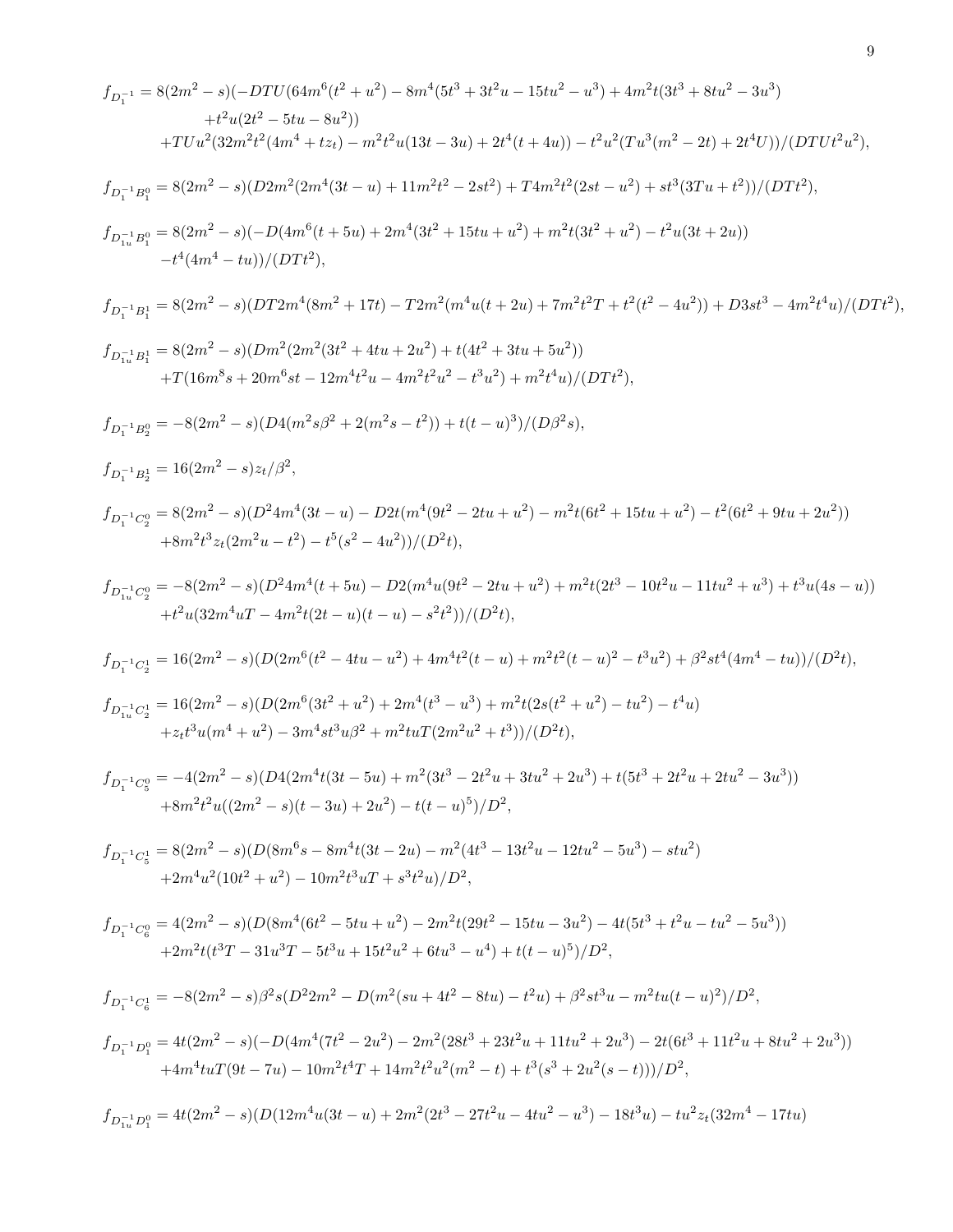$$
-4st^2u^3\beta^2 - 2tu^2T(3t^2 - 4u^2) + t^2u(t^3 - t^2u - u^3))/D^2,
$$
\n
$$
f_{D_1^{-1}D_1^1} = -8(2m^2 - s)(D^216m^6 - Dm^2(4m^4(11t^2 + 5tu + 2u^2) + 4m^2t(3t^2 + tu + 2u^2) - t(4t^3 + 3tu^2 + u^3))
$$
\n
$$
+ m^4t^2z_t(9t^2 + 7u^2) - 4m^2t^3u^2T + st^2u(s^2T + tu(m^2 - t)))/D^2,
$$
\n
$$
f_{D_{1u}^{-1}D_1^1} = -8(2m^2 - s)(D^216m^6 - D(4m^6(6t^2 + tu + 3u^2) + 2m^4u^2(5t + u) - m^2t(2t^3 + 7t^2u - u^3))
$$
\n
$$
-4m^4t^3uT + 14m^4t^2u^2(2m^2 - s) - 4m^2t^2u^3z_t - 2m^2t^5u - s^2t^3u^2)/D^2,
$$
\n
$$
f_{D_1^0} = 4(D^2T(512m^{12}(t^2 + u^2) + 256m^{10}t(4t^2 + 3tu + 7u^2) + 32m^8(8t^4 + 37t^3u + 67t^2u^2 + 9tu^3 + 21u^4))
$$
\n
$$
-D^2(8m^8(7t^5 + 126t^4u - 126t^3u^2 - 24t^2u^3 - 15tu^4 - 22u^5) + 4m^6t(2t^5 - 2t^4u - 8t^3u^2 - 5t^2u^3 - 63tu^4 - 74u^5) + m^42tu(13t^5 + 433t^4u - 291t^3u^2 - 19t^2u^3 - 6tu^4 - 4u^5) + m^22t^3u(7t^4 + 70t^3u + 52tu^3 + 2u^4) + t^3u^2(10t^4 + 30t^3u + 37t
$$

$$
f_{D_1^0 D_1^0} = -(D^2(128m^{10}s + 128m^8(3st - u^2) + 4m^4t(5t^3 + 45t^2u - 63tu^2 - 3u^3) + 4m^2t^3(28t^2 + 41tu + 26u^2)
$$
  
+2t<sup>2</sup>(19t<sup>4</sup> + 24t<sup>3</sup>u + 15t<sup>2</sup>u<sup>2</sup> + 6tu<sup>3</sup> + u<sup>4</sup>))  
+D(16m<sup>8</sup>(t(t<sup>2</sup> + u<sup>2</sup>)(29t + 14u) + 2u<sup>2</sup>(s<sup>2</sup> - tu)) - 52m<sup>6</sup>t(t<sup>4</sup> - u<sup>4</sup>) - 4m<sup>4</sup>t<sup>3</sup>(66t<sup>3</sup> + 41t<sup>2</sup>u + tu<sup>2</sup> + 66u<sup>3</sup>)  
-4m<sup>2</sup>t<sup>3</sup>(23t<sup>4</sup> + 5u<sup>4</sup>) - 16t<sup>8</sup>) + 66m<sup>4</sup>t<sup>6</sup>(t<sup>2</sup> + u<sup>2</sup>) + 60m<sup>2</sup>t<sup>6</sup>Tu<sup>2</sup> + 24m<sup>2</sup>t<sup>6</sup>(t<sup>3</sup> + u<sup>3</sup>) + 3t<sup>6</sup>(t<sup>4</sup> + u<sup>4</sup>))/D<sup>3</sup>,

$$
f_{D_1^0 D_{1u}^0} = -2(D^3 128m^6(m^2 - 2s) + D^2 2m^2(128m^6tu + 8m^4s(6t^2 + 6u^2 - tu) - m^2(9s^4 - 17t^4 - 17u^4 + 106t^2u^2) + 2(2t^5 + t^4u + 27t^3u^2 + 27t^2u^3 + tu^4 + 2u^5)) + D2m^2(256m^6t^2u^2 + 48m^2t^3u^3 - t^2u^2(26t^3 + 9stu + 26u^3)) - 3t^2u^2(30m^4tu(t^2 + u^2) - 2m^2(t^4T + u^4U) - s^4tu))/D^3.
$$

Г

- <span id="page-9-0"></span>[1] E. W. Nigel Glover, JHEP04 (2004) 021.
- <span id="page-9-1"></span>[2] R. Bonciani, P. Mastrolia and E. Remiddi, Nucl. Phys. B690, 138 (2004); R. Bonciani, A. Ferroglia, P. Mastrolia, E. Remiddi and J. J. van der Bij, Nucl. Phys. **B681**, 261 (2004); **B702**, 364(E) (2004).
- <span id="page-9-2"></span>[3] A. I. Davydychev, Nucl. Instrum. Meth. A559, 293 (2006); A. I. Davydychev and M. Yu. Kalmykov, Nucl. Phys. B699, 3 (2004); B605, 266 (2001).
- <span id="page-9-3"></span>[4] O.V. Tarasov, Phys. Lett. **B638**, 195 (2006); J. Fleischer, F. Jegerlehner, and O.V. Tarasov, Nucl. Phys. B672, 303 (2003); J. Fleischer, J. Gluza, A. Lorca, and T. Riemann, [hep-ph/0606210.](http://arxiv.org/abs/hep-ph/0606210)
- <span id="page-9-4"></span>[5] J.G. Körner, Z. Merebashvili, and M. Rogal, Phys. Rev. D 71, 054028 (2005).
- <span id="page-9-5"></span>[6] W. Bernreuther, R. Bonciani, T. Gehrmann, R. Heinesch, T. Leineweber, P. Mastrolia and E. Remiddi, Nucl. Phys. B706, 245 (2005).
- <span id="page-9-6"></span>[7] W. Bernreuther, R. Bonciani, T. Gehrmann,

R. Heinesch, T. Leineweber, P. Mastrolia and E. Remiddi, Nucl. Phys. B712, 229 (2005).

- [8] W. Bernreuther et al., Nucl. Phys. **B750**, 83 (2006).
- <span id="page-9-7"></span>[9] J.G. Körner, Z. Merebashvili and M. Rogal, J. Math. Phys. 47, 072302 (2006).
- <span id="page-9-9"></span><span id="page-9-8"></span>[10] S. J. Brodsky and P. M. Zerwas, Proceedings of the Workshop on Gamma–Gamma Colliders, Berkeley 1994, Nucl. Instrum. Meth. A 355, 19 (1995).
- <span id="page-9-10"></span>[11] B. Badelek et al. [ECFA/DESY Photon Collider Working Group], "TESLA Technical Design Report, Part VI, Appendices, Chapter 1: The photon collider at TESLA," Int. J. Mod. Phys. A 19, 5097 (2004).
- <span id="page-9-11"></span>[12] J. L. Hewett, Int. J. Mod. Phys. A 13, 2389 (1998).
- <span id="page-9-12"></span>[13] G. 't Hooft and M. Veltman, Nucl. Phys. **B44**, 189 (1972); C.G. Bollini and J.J. Giambiagi, Phys. Lett. 40B, 566 (1972); J.F. Ashmore, Lett. Nuovo Cimento 4, 289 (1972).
- <span id="page-9-13"></span>[14] J.G. Körner and Z. Merebashvili, Phys. Rev. D 66,